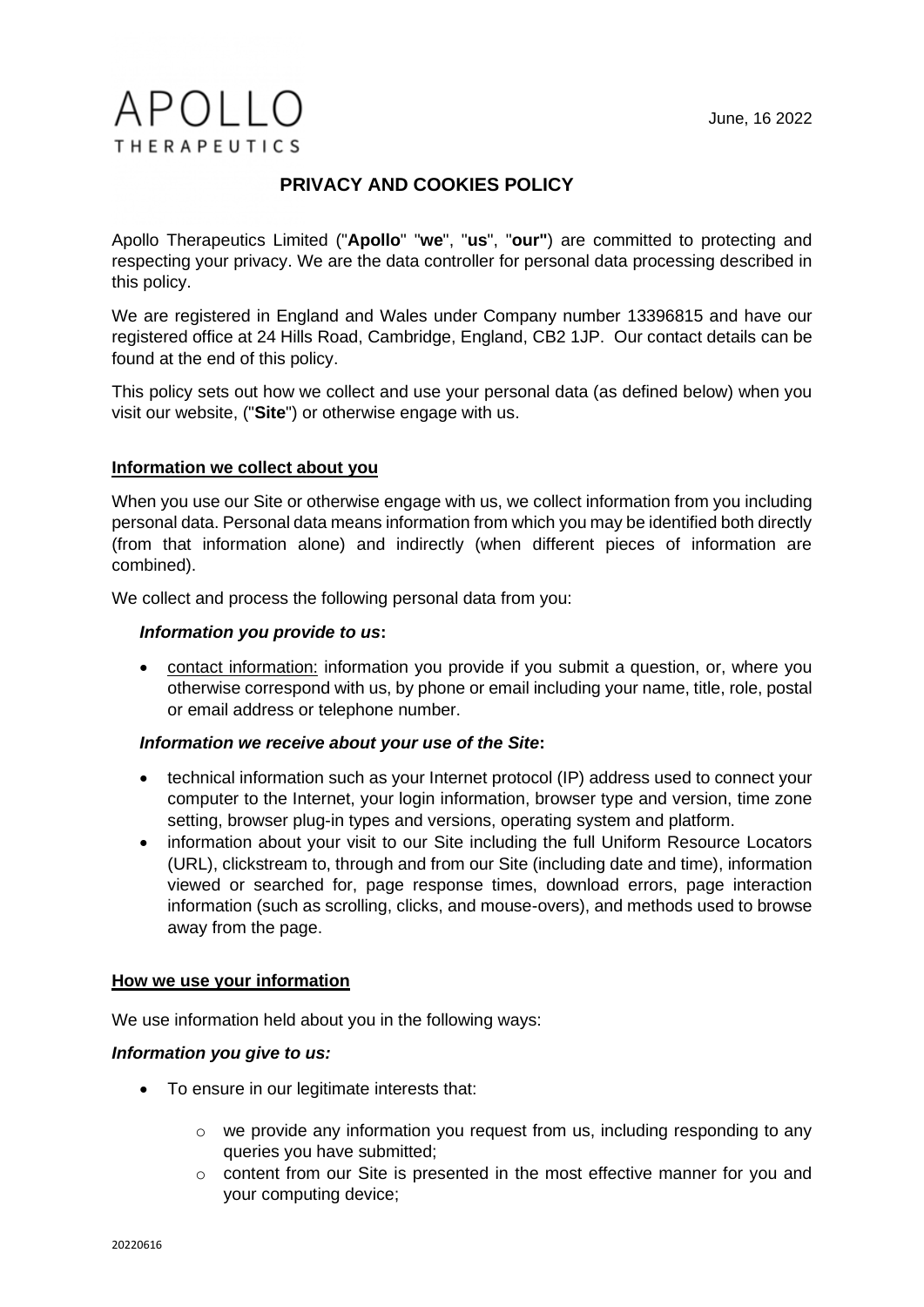• Where required, when you give your consent, for example, to send you updates about our business and to deliver cookies (see cookies and other technologies below).

# *Information we receive about your use of the Site:*

Unless we are required to obtain your consent, we will use this information in our legitimate interests, where we have considered these are not overridden by your rights:

- To administer our Site and for internal operations, including troubleshooting, data analysis, testing, research, statistical purposes.
- To keep our Site safe and secure.
- To improve our Site to ensure that content is presented in the most effective manner for you and for your computing device.

#### **Cookies and other technologies**

We use cookies and other similar technologies to collect and store certain information about you. These typically involve pieces of information or code that a website transfers to or accesses from your computing device to store and sometimes track information about you.

Cookies and similar technologies enable you to be remembered when using your computer or device to interact with websites and online services and can be used to manage a range of features and content as well as storing searches and presenting personalised content. They allow us to distinguish you from other users of our Site which helps us to provide you with a good experience and also allows us to improve our Site.

We use essential cookies and other technologies on the basis using them is in our legitimate interests (where we have considered that these are not overridden by your rights) and otherwise, where required, where you have consented to their use. We also work with third party providers to deliver cookies.

A number of cookies and similar technologies we use last only for the duration of your web session and expire when you close your browser. Others are used to remember you when you return to our Site and will last for longer. Some cookies will also record where you came to our Site from and where you visit once you have left our Site.

When you first visit our Site, we will ask for your consent to use non-essential cookies. If at any point you want to update or change your choices, you can visit the 'Manage Cookies' link available at the footer of our Site or update your browser settings. How you can do this will depend on the browser you use.

| <b>Cookie</b>               | <b>Purpose of the cookie</b> |
|-----------------------------|------------------------------|
| _gat_gtag_UA_114406969_1    | Analytics tracking           |
| $\equiv$ gid                | Analytics tracking           |
| $\overline{\phantom{a}}$ ga | Analytics tracking           |

We use the following cookies: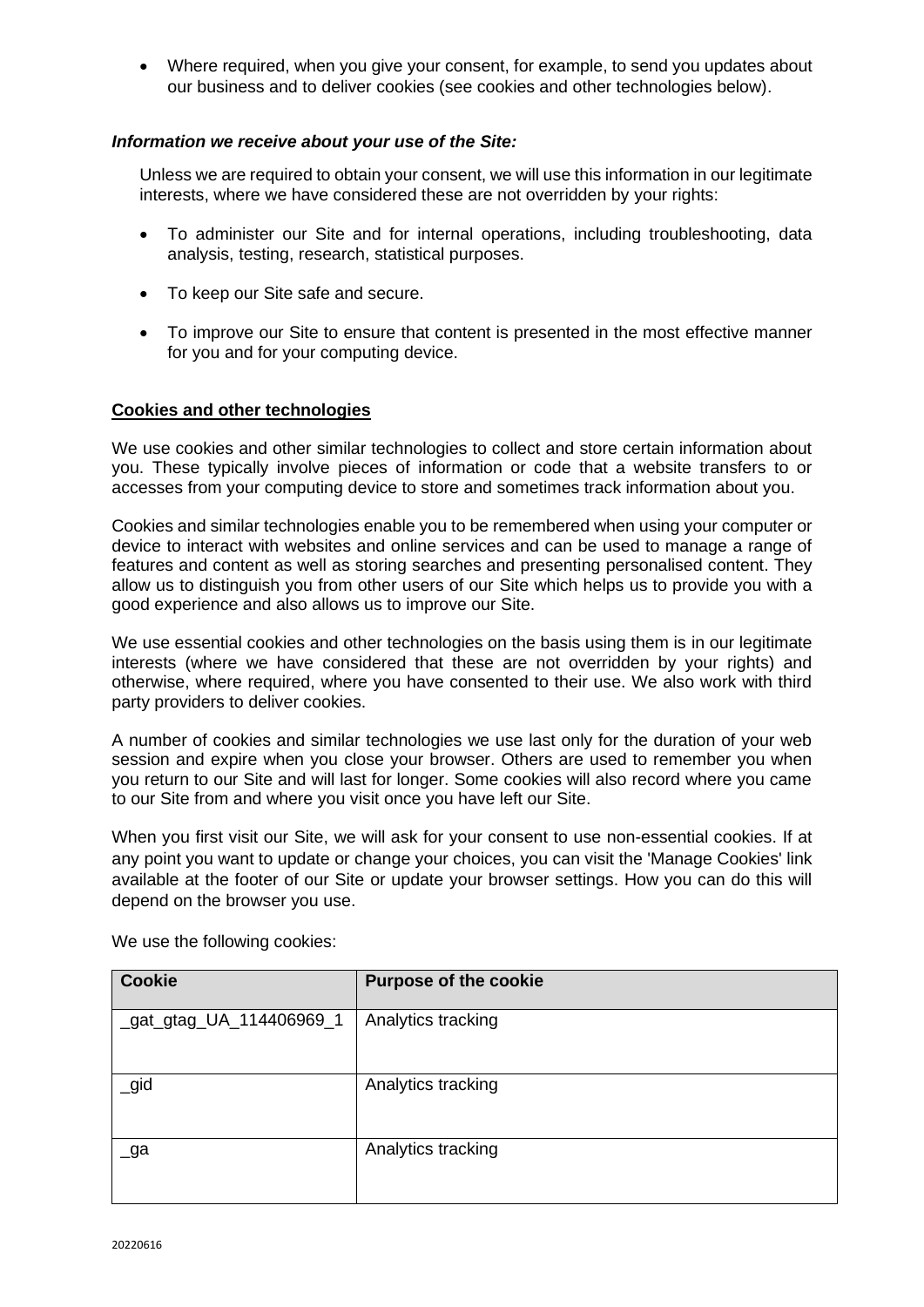#### **Links to other websites**

Our Site may, from time to time, contain links to and from other websites. If you follow a link to any of these websites please note that these websites have their own privacy policies and that we do not accept any responsibility or liability for these policies. Please check these policies before you submit any personal data to these websites,.

# **Who we share your information with**

- Organisations who process your personal data on our behalf and in accordance with our instructions and the Data Protection Law. This includes in supporting our Site, in particular those providing website and data hosting services. These organisations (which may include third party suppliers, agents, sub-contractors will only use your information to the extent necessary to perform their support functions.
- Analytics and search engine providers that assist us in the improvement and optimisation of our Site and subject to this policy.

We will also disclose your personal data to third parties in the event that:

- we sell or reorganise any of our business or assets, in which case we may disclose your data to the prospective buyers or reorganised entity of such business or assets and to their legal advisers
- we are under a duty to disclose or share your personal data in order to comply with any legal obligation, or in order to enter into or administer any agreements with you; or where lawfully permitted to protect the rights, property, or safety of Apollo Therapeutics, or others.

#### **International data transfers**

We are a UK business and process personal data in the UK however certain Personal data may also be transferred to, and stored at, a destination outside the United Kingdom (**UK**) and European Economic Area ("**EEA**") that may not be subject to equivalent Data Protection Law.

We may transfer your personal data outside the UK and EEA in order to receive services from vendors. Where your information is transferred outside the UK and EEA, we will take steps necessary to ensure that your data is subject to appropriate legal safeguards, such as relying on a recognised legal adequacy decision, or the use of approved standard contractual clauses for transfers, and that it is treated securely and in accordance with this privacy policy.

#### **How we protect your information**

Any personal data you provide to us is stored on secure servers. Once we have received your information, we will use strict procedures and security features to seek to prevent unauthorised access.

#### **How long we keep your information**

We retain personal data for as long as we are legally required or otherwise permitted. We may also retain any personal data as long as necessary to identify any issues and resolve any legal proceedings and for audit purposes.